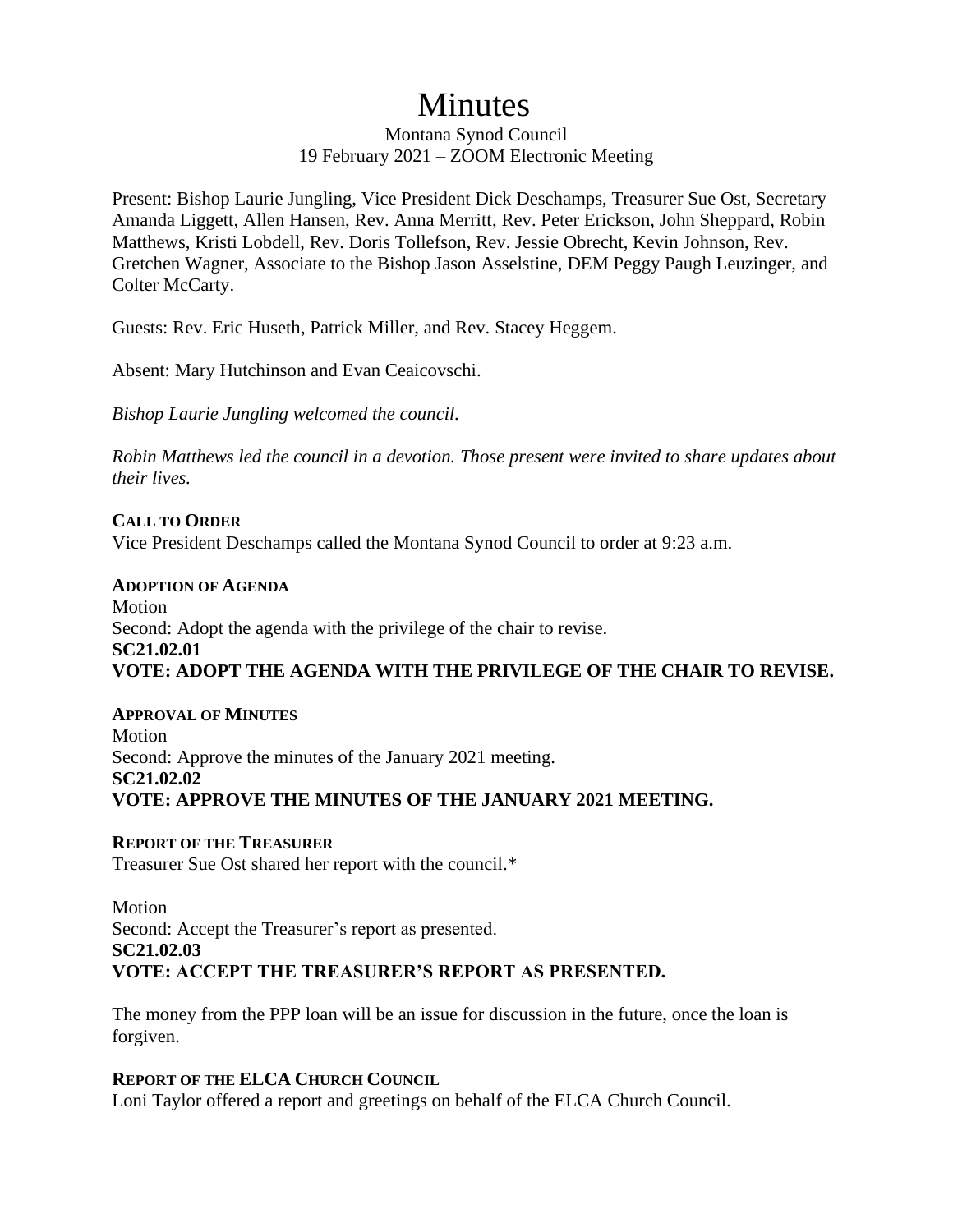Future Church Design was affirmed by the Church Council at the fall 2020 meeting. It restructured the churchwide organization and emphasized the need for members, congregations, synods and churchwide to work together.

Guidelines for what it means to be a "sanctuary" church body will be presented to the Church Council at their next meeting in March. The Government and Civic Engagement social statement was released last summer. A task force is working on this at the moment. The Youth Gathering will be July 24-28, 2022 in Minneapolis. They are hoping that this and the churchwide assembly will be in-person events.

### **CONGREGATION UPDATE ON OUR SAVIOUR'S – BOX ELDER/ROCKY BOY**

Loni Taylor also shared her perspective of how things are going at Our Saviour's. She reported that there has been a lot of loss this past year, but they surround one another with care. They have a new pastor and are grateful to have communion again. They had to postpone their 100 year celebration because of the pandemic, and so will celebrate 101 years this year (perhaps in late August/ early September). She also shared a description of the campus of the congregation and how they have been using their buildings to benefit the whole community, including housing people who needed a place to quarantine. They hope to be able to provide a safer parsonage for the pastor.

In order to call their new pastor, they applied for and received a grant in the amount of \$30,000 from the ELCA. They formerly raised funds through summer retreats, but that model is going to change. The Bishop proposes that as a synod we increase our support, noting that connections need to be built with synod congregations.

#### **REPORT OF THE BISHOP**

Bishop Jungling offered her report.\* She noted especially that the first call process has changed significantly. Visions and Expectations has gone away, and they are using instead Definitions and Guidelines for Discipline. This too is being updates to fit the times. One example of an addition is that there will be a mechanism to discipline leaders who "misbehave" on social media. The synod can't discipline members, but can discipline congregations.

#### **REPORT OF THE ASSOCIATE TO THE BISHOP**

Pastor Asselstine offered his report.\* They will be offering LPA retreats over ZOOM. They are trying hard to make it easier for students to get materials.

#### **REPORT OF THE DIRECTOR FOR EVANGELICAL MISSION**

Pastor Peggy Paugh Leuzinger offered her report.<sup>\*</sup> In addition to what is in her report, she added that the Faithful Innovation process is going well. The first cohort of congregations are meeting and the second training is scheduled for next month. She is working to recruit congregations for the second cohort. The vitality task force has also been meeting. Coaching is becoming an important part of what the synod does to walk with leaders. A new coaches training is coming up, and they are expected to adhere to covenants and expectations for behavior in their coaching.

Council members are invited to contact the DEM should you know of anyone who has an idea for a creative new ministry. Freedom in Christ Prison Ministries is working with technology to be in relationship with the inmates, as Pastor Nedbalek is not allowed inside the prison at this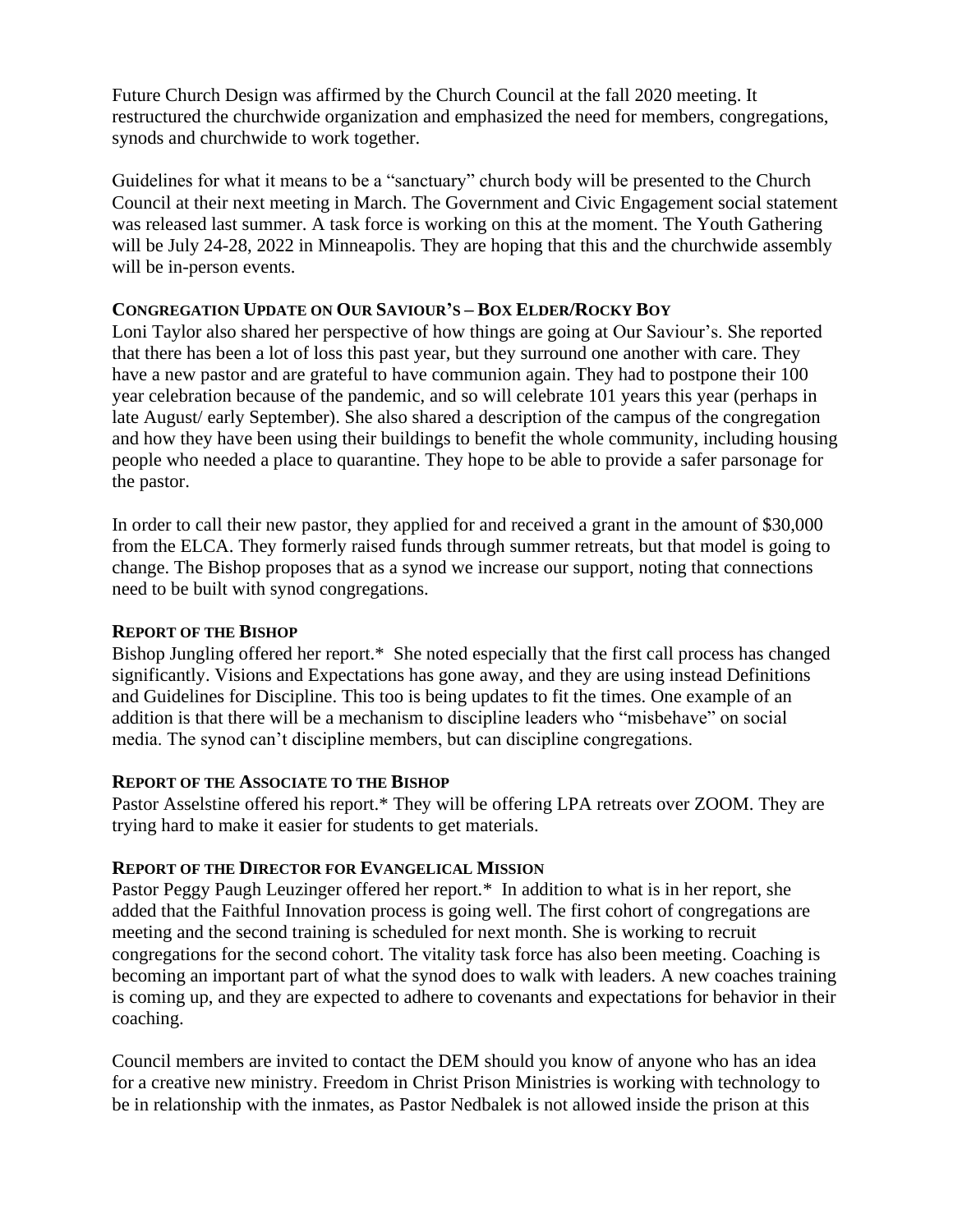time due to the pandemic. Confluence Collective in Missoula is essentially on hold at the moment.

# Motion

Second: Appoint Marilyn Hall as the Montana Synod coaching coordinator as a volunteer position for a two-and-a-half-year term (through June of 2023). **SC21.02.04**

# **VOTE: APPOINT MARILYN HALL AS THE MONTANA SYNOD COACHING COORDINATOR AS A VOLUNTEER POSITION FOR A TWO-AND-A-HALF-YEAR TERM (THROUGH JUNE OF 2023).**

## **REPORT OF THE VICE PRESIDENT/EXECUTIVE COMMITTEE**

VP Deschamps offered his report, as well as that of the executive committee.\* He reiterated his thank you to the council and the staff. He is excited about how we are moving to collaborate and include people and congregations in the decision-making process of the synod.

## **STEWARDSHIP TASK FORCE**

Dennis Trotter and DEM Peggy Paugh Leuzinger gave the council an update on the stewardship task force.\* They meet nearly monthly to think about how to be more strategic and intentional about stewardship, to stabilize mission support and to help congregations in their own stewardship work. Dennis put together a calendar for Peggy to help her organize her monthly activities.

Dennis described what "crowdfunding" might look like for the synod. One trend in philanthropic giving is that people aren't going to give automatically to organizations. Instead, they like to be connected directly with individuals through things like social media. This is best accomplished by focusing on a single ministry or initiative with a specific stated goal, held over a given period of time (usually not more than one week). Over time, you learn what people really respond to and can begin to target specific givers to specific ministries. This process builds momentum.

The task force recommends pursuing two fundraisers this year, beginning with Our Saviour's Rocky Boy.

# Motion Second: Approve and support the Stewardship Task Force in pursuing a crowdfunding platform for ministry fundraising. **SC21.02.05 VOTE: APPROVE AND SUPPORT THE STEWARDSHIP TASK FORCE IN**

# **PURSUING A CROWDFUNDING PLATFORM FOR MINISTRY FUNDRAISING.**

Motion Second: Receive the report of the Stewardship Task Force. **SC21.02.06 VOTE: RECEIVE THE REPORT OF THE STEWARDSHIP TASK FORCE.**

# **PRESENTATION OF THE BUDGET**

Treasurer Ost presented the budgets for 2021 and 2022.\*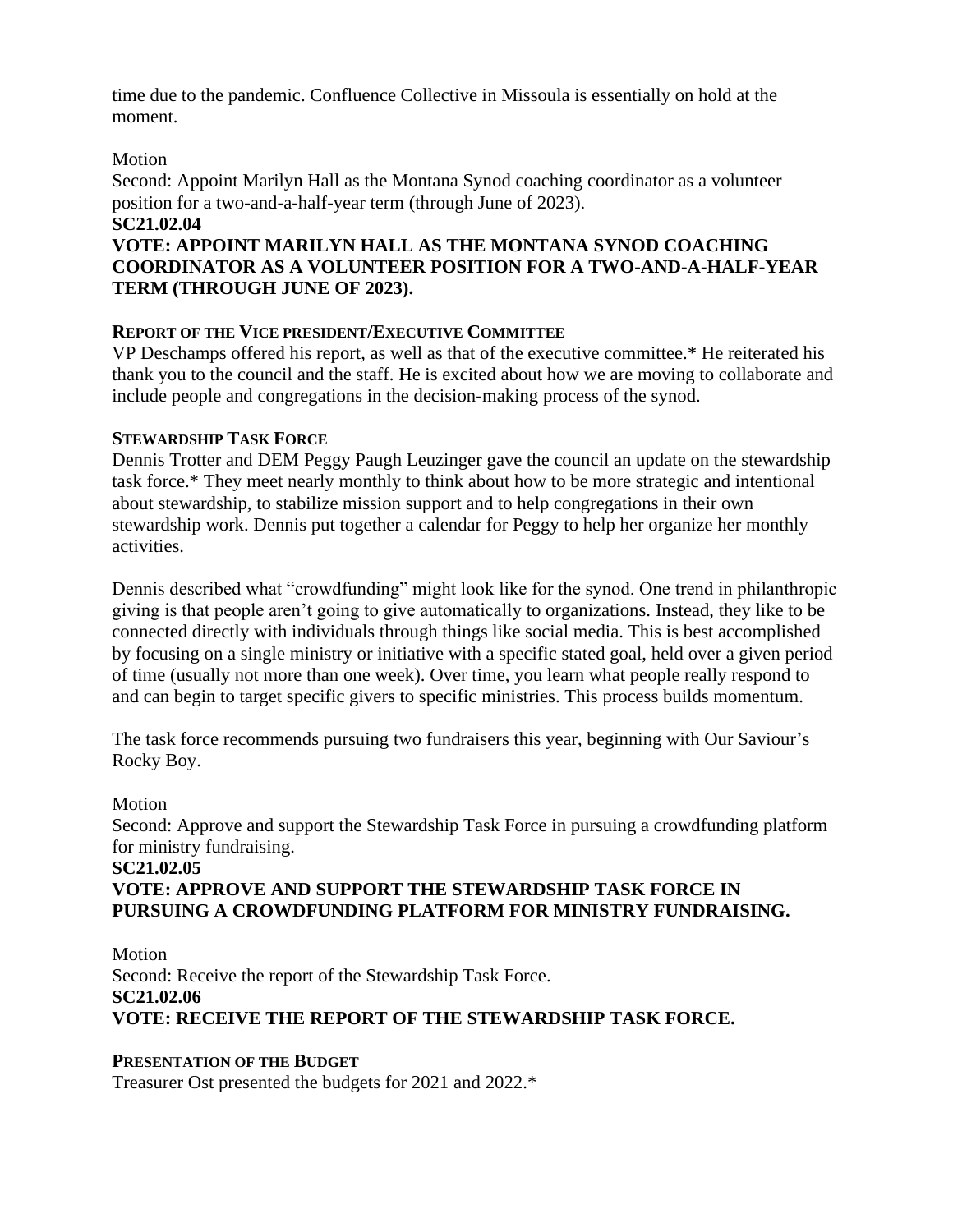• 2021 Budget

Motion Second: Approve the revisions to the 2021 budget. **SC21.02.05 VOTE: APPROVE THE REVISIONS TO THE 2021 BUDGET.**

• 2022 Budget

Motion Second: Recommend the 2022 budget to the Synod Assembly. **SC21.02.06 VOTE: RECOMMEND THE 2022 BUDGET TO THE SYNOD ASSEMBLY.**

# **RACIAL JUSTICE AND CULTURAL COMPETENCY**

Rev. Stacey Heggem shared an update on the RJCC task force. The council was sent a video presentation and report ahead of time for review. Stacey walked the council through the very detailed strategy steps and the process they have engaged in so far. The priority at the moment is funding for the advisory team, so that we don't take advantage of them for their time. She sent a budget proposal\* and walked us through her thought process in how she came to those numbers. It was suggested that the synod could seed some money and grants be applied for.

# Motion

Second: Use the money from the Rudyard Lutheran Church telephone cooperative capital credits to support the Racial Justice Task Force.

# **SC21.02.07**

# **VOTE: USE THE MONEY FROM THE RUDYARD LUTHERAN CHURCH TELEPHONE COOPERATIVE CAPITAL CREDITS TO SUPPORT THE RACIAL JUSTICE TASK FORCE.**

# **CARE FOR CREATION AND RESPOND TO CHANGING CLIMATE**

Rev. Eric Huseth and Patrick Miller gave the council an update on this task force. They highlighted that they have been impressed with the group they have put together, even in spite of the particular challenges of the past year. They have sifted through a lot in defining the mission of the task force, putting much energy and stock into the synod assembly. That it will be a virtual assembly threw a curve ball at them in terms of their plans. Their goal is to highlight how Montanans of all walks of life work to protect the climate and point to where we want to be. Building bridges and inviting people to join are two areas of focus. They hope to put together a liturgy, which introduces new textual readings designed to replace some of the "bread of life" sequence in year B.

# Motion

Second: Accept the reports of the Racial Justice Task Force and Care for Creation Task Force. **SC21.02.07**

**VOTE: ACCEPT THE REPORTS OF THE RACIAL JUSTICE TASK FORCE AND CARE FOR CREATION TASK FORCE.**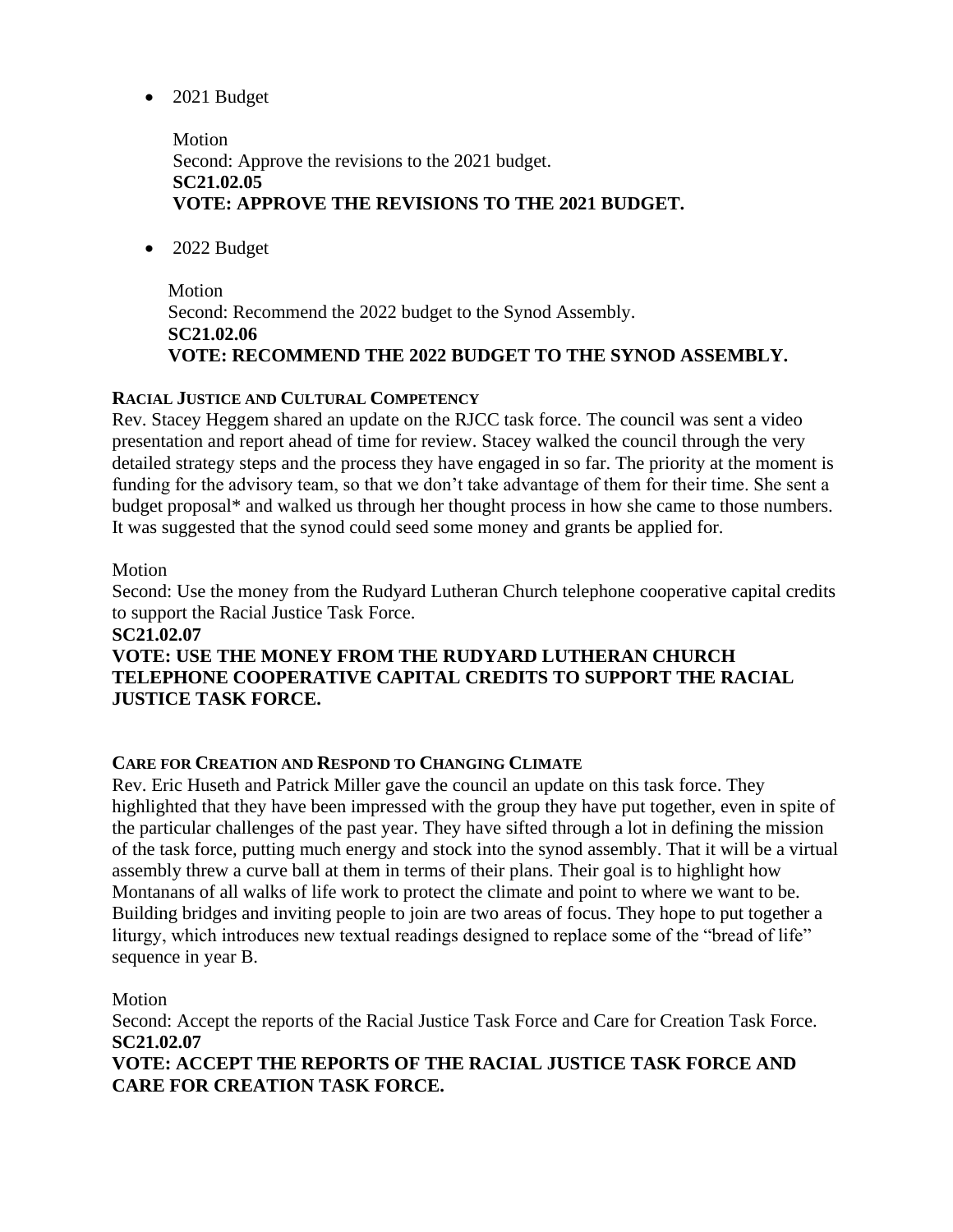#### **SYNOD ASSEMBLY**

The council went through the plans for the upcoming assembly.

• Action on Council Resolution of holding the Assembly by virtual means. This needs a 2/3rds vote to be approved. The vote was unanimous.\*

Motion Second: Approve the council resolution for holding the assembly by virtual means. **SC21.02.08 VOTE: APPROVE THE COUNCIL RESOLUTION FOR HOLDING THE ASSEMBLY BY VIRTUAL MEANS.**

• Official request to Bethel in Great Falls to use their space  $5/31-6/5$ 

#### Motion

Second: Request that the congregational council of Bethel Lutheran Church, Great Falls, allow the synod to use the main church building for the virtual Synod Assembly beginning June 1 and ending June 5, 2021. The synod will pay any expenses associated with the use of the building and offer a building use honorarium of \$1000. **SC21.02.09**

**VOTE: REQUEST THAT THE CONGREGATIONAL COUNCIL OF BETHEL LUTHERAN CHURCH, GREAT FALLS, ALLOW THE SYNOD TO USE THE MAIN CHURCH BUILDING FOR THE VIRTUAL SYNOD ASSEMBLY BEGINNING JUNE 1 AND ENDING JUNE 5, 2021. THE SYNOD WILL PAY ANY EXPENSES ASSOCIATED WITH THE USE OF THE BUILDING AND OFFER A BUILDING USE HONORARIUM OF \$1000.**

• Approval of Synod Assembly Agenda

Motion Second: Approve the agenda of the Synod Assembly with the privilege to modify. **SC21.02.10 VOTE: APPROVE THE AGENDA OF THE SYNOD ASSEMBLY WITH THE PRIVILEGE TO MODIFY.**

• Rules of the Assembly\* – The rules of the assembly were presented, including the modifications concerning virtual meetings. A concern was raised regarding whether delegates can be substituted. Especially if a delegate does not have the technological capabilities, congregations can appoint new delegates. In this situation, if there are last minute changes, we will simply do our best to accommodate people. Plenaries will be opened with a "vote" for credentialing purposes. We will strongly encourage that only very necessary resolutions be allowed.

Motion

Second: Accept the rules of the assembly as written with the option of modifications.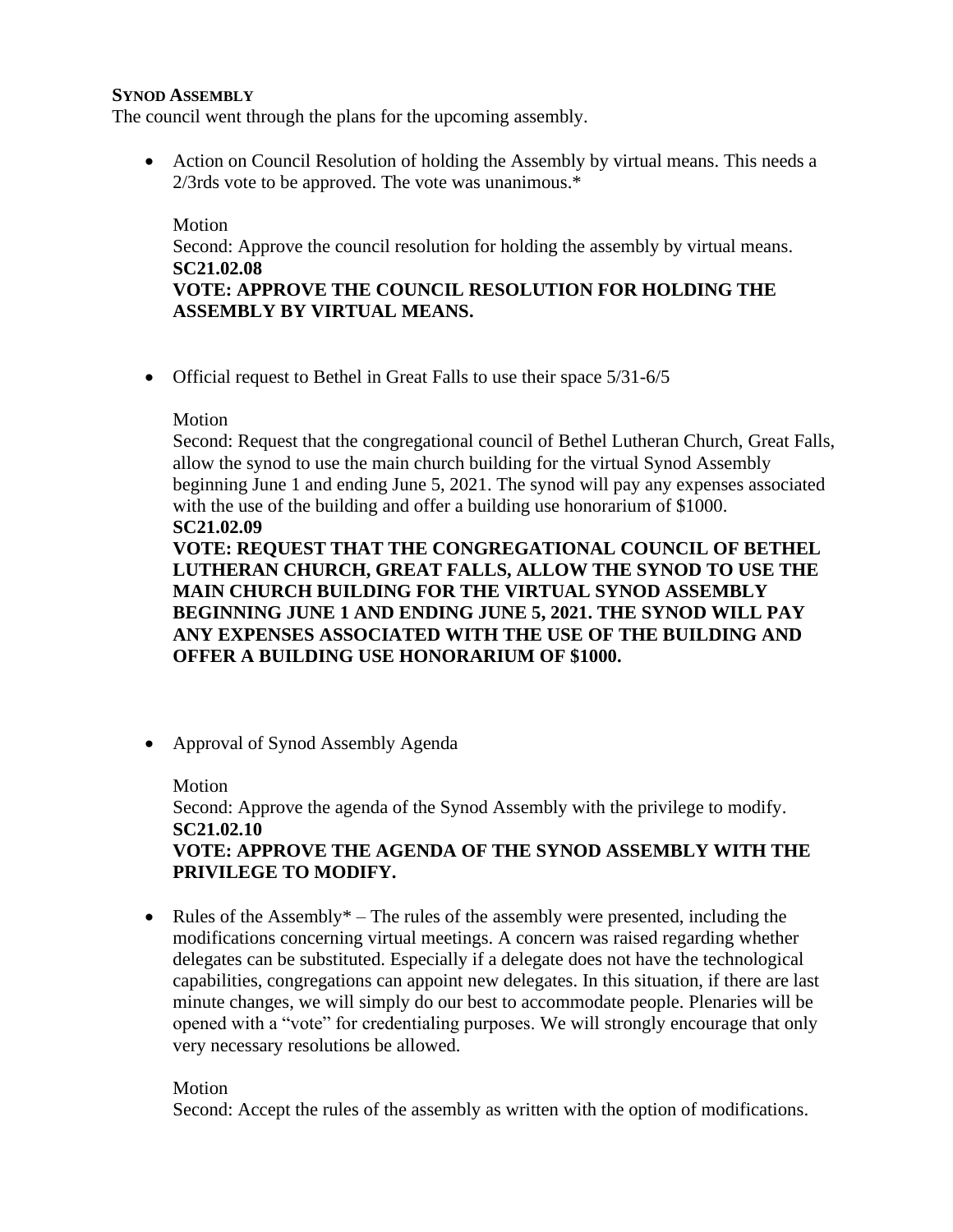# **SC21.02.11 VOTE: ACCEPT THE RULES OF THE ASSEMBLY AS WRITTEN WITH THE OPTION OF MODIFICATIONS.**

- Technological Logistics Colter McCarty reported on the technology preparations for the assembly.
	- o We will be using E-Ballot, which is priced according to the number of voters you are expecting.
	- o We need a co-host for the ZOOM meeting, should the host drop out for any reason (for example, a power outage). The cohost needs to know how to reinitiate the stream and what to say to people in the event of a power loss.
		- John Sheppard volunteered to do this, saying that he would most likely attend the assembly from the university to ensure a good connection.
	- o A council member from the elections committee (and one non-council member) is needed to be present on site to assist the Bishop and to help the elections and voting move forward. This person would have hosting abilities in ZOOM to help people come online to speak and to dismiss them from the meeting when they are finished. This person would also make sure the Bishop has what she needs on a screen to know who people are and what they intend to speak on.
		- Several people volunteered. (Kristi, Allen, Anna, Robin, Jessie).
	- o Colter will also be looking for two or three people to do live tech support. They don't have to travel to Great Falls, but must be willing to be on call and help anyone with questions (Kristi).
- Synod Assembly Offering –

#### Motion

Second: Designate the Synod Assembly Offering to First Call Theological Education, Care for Creation Task Force and Racial Justice Task Force (divided into thirds). **SC21.02.12**

# **VOTE: DESIGNATE THE SYNOD ASSEMBLY OFFERING TO FIRST CALL THEOLOGICAL EDUCATION, CARE FOR CREATION TASK FORCE AND RACIAL JUSTICE TASK FORCE (DIVIDED INTO THIRDS).**

#### **NEW BUSINESS**

• Consent Agenda

#### **Roster Issues:**

*On Leave From Call:* Pastor Kristi Bummer

#### **Appointments to Ongoing Committees:**

*Hetzel Foundation:* Pastor Elizabeth Liggett for Term #2 and Pastor Seth Nelson for Term #1

# **Approval of Upcoming Synod Council Meeting Date:**

February 18-19, 2022, Great Falls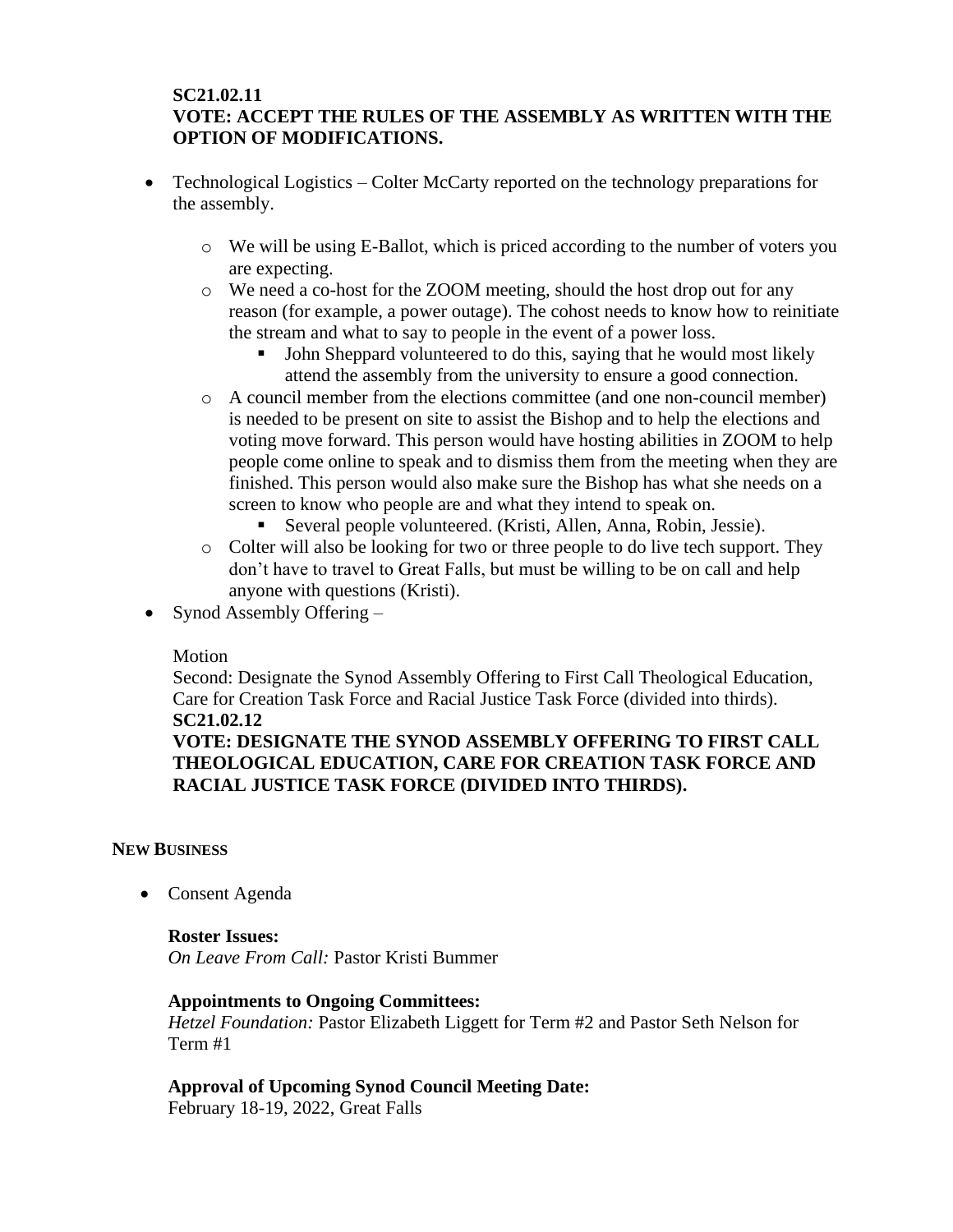Motion Second: Approve the consent agenda. **SC21.02.13 VOTE: APPROVE THE CONSENT AGENDA.**

#### **OTHER BUSINESS**

Motion Second: Set a synod council meeting for June 2, 2021 beginning at 5:30pm. **SC21.02.14 VOTE: SET A SYNOD COUNCIL MEETING FOR JUNE 2, 2021 BEGINNING AT 5:30PM.**

*The council closed with a devotion from Robin Matthews.*

Bishop Jungling adjourned the meeting at 12 p.m.

Respectfully Submitted, Rev. Amanda Liggett Secretary, Montana Synod

#### **Synod Council Meetings**

--April , 2021 (ZOOM)

-- June 2, 2021, (ZOOM)

--September 17-18, 2021 Great Falls

-- February 18-19, 2022, Great Falls

-- June 3, 2022, Billings

-- September 23-24, 2022, Great Falls

**Assembly** --June 4-5, 2021, Virtual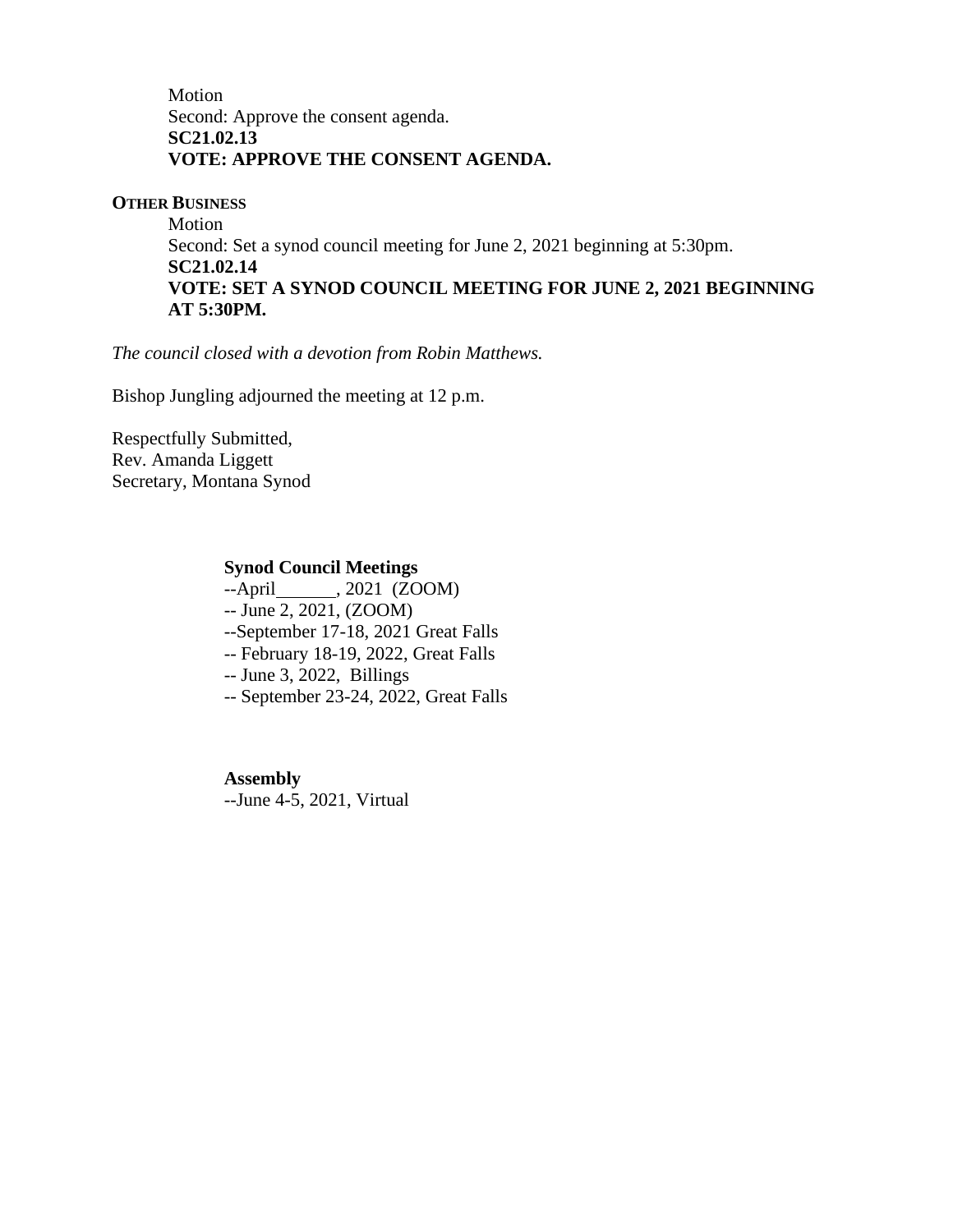# \* Addendums

Treasurer's Report February 19, 2021

2020 Financial Reports

Mission Support came in at \$906,269.82 – compared to our budget of \$975,000. This is the lowest it's ever been, but our expenses have been low also. Our income exceeded our expenses by \$23,010.46.

Lower expenses occurred mostly in Travel and Administrative areas.

\$3,120.96 was received as a "gift" – this was a cash out of capital credits from Triangle Telephone Cooperative. When the church in Rudyard closed a few years ago, they signed over their capital credits to the Synod. Capital Credits are a share (because Triangle is a cooperative) of the profit based on the monthly bill of the church over time. Since the church doesn't have an account any longer, the value of the credits was actually decreasing, so it seemed like we should cash it out and use those funds. Now we need to decide how to do that: we can leave it as part of our cash reserve (it's part of the \$23,000 I mentioned above, income exceeding expenses), we can move the cash to one of our Restricted accounts, such as Stewardship Growth to continue paying Dennis Trotter as our consultant, or for a new Restricted account to fund our Racism and Social Justice Task Force. These are just some ideas, and an area for discussion.

PPP Loan forgiveness application has been submitted, not granted yet. ELCA Credit Union (our lender) is very busy processing applications for the second round of PPP Loans so it might be a little while before they process our forgiveness application. No reason to think it will not be granted. Currently we see that amount in Cash and Notes Payable on the balance sheet. \$62,662.50.

Sue Ost Treasurer

# REVISIONS TO 2021 BUDGET

Let's talk about expenses first.

Moved \$5,000 from the seminaries to Rocky Boy – per Bishop's and officers' recommendation. Region I FSO is updated per their budget.

Payroll – all were approved at a 2% raise. Bishop's wish is for Candi to be at \$17/hr in one more year, thus a raise of \$.79 this year and \$.80 next year to get her there. My thoughts on this: \$17 is a more fair wage for the work Candi is doing, and we want to keep her. Also, when

a person making \$50,000 a year gets a 2% raise, it is \$1,000. When a person making \$30,000 gets the same percentage, it's only \$600 – so the disparity between the lowest and highest paid employees gets bigger every year. This proposal gives Candi a little over \$1600 in each year 2021 and 2022. In the big scheme of things, not that much, but for Candi it will make a big difference.

Pension/Medical – Newer, more accurate estimates for 2021.

Workers Comp – Adjusted based on 2020 actual

Continuing Ed – Bishop to \$600 and Jason back to \$700.

Editor Honorarium – Jenny is doing a little more than last year, so increased to cover that. Travel – I tried to average 2019 and 2020 actuals – we will be traveling more than 2020, but not as much as we previously did.

Postage/Telephone – adjusted based on 2020 actual.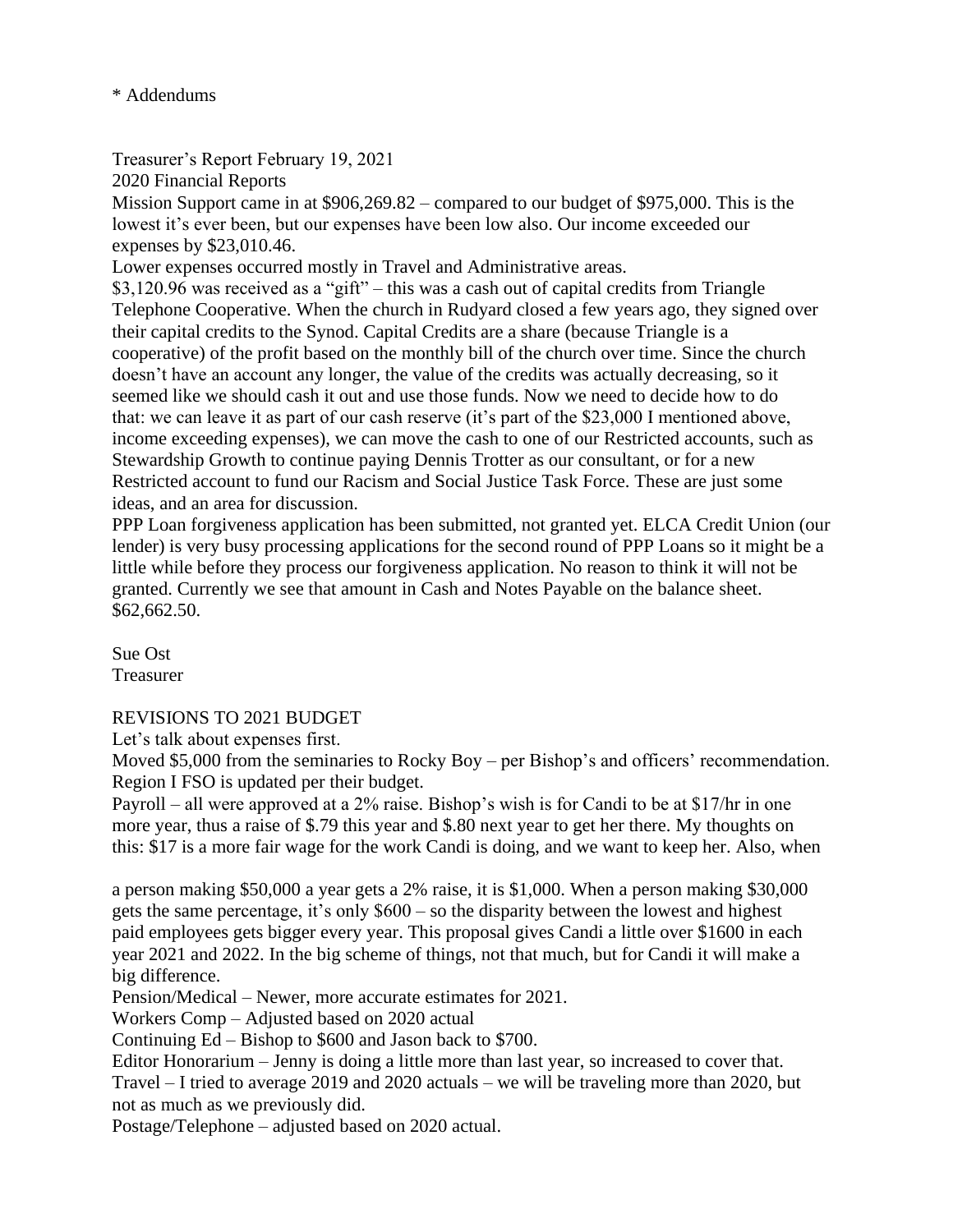Cell Phone Allowance – Bishop (\$60) and Jason (\$130) same, Colter from \$10/month to \$60/month and Candi from \$0 to \$20/month, since they are both doing more work remotely – especially Colter – and using their personal phones for work.

These changes result in a balanced budget IF we make the revised Mission Support income \$950,000 – a decrease of \$15,000 over what was approved for 2021. Is this reasonable? We need to discuss, have faith, but also be realistic and have a balanced budget.

#### 2022 Proposed Budget

Expenses pretty much the same. Staff (except Candi) will have a 1% raise, and I estimated an 8% increase in Pension/Medical.

Eased Travel up a bit over 2021, thinking we will be doing more in the future than in 2020 or 2021.

A negative \$2500 at the bottom – this is using \$965,000 for the Mission Support estimate. Is this reasonable? Is it realistic? If we cut this income amount, which expenses will we cut to make a balanced budget?

Bishop's Report Rev. Laurie Jungling Synod Council (Zoom) February19, 2020 (one day)

What new normal?

I've been bishop for 15 years and my term is up…at least according to one of the synod pastors! And I'm feeling it. In September, I talked about the constantly changing new normal. But really there is no "normal" yet; just a lot of change, learning, challenge, struggle, risk-taking and exhaustion among our leaders, congregations, ministries, and church.

But God is in the midst of this dark night of frustration and exhaustion. God is our anchor in the midst of the storm that is just beginning to calm. God is providing hope, that light at the end of the tunnel which is still small but growing bigger each day. God is filling us with steadfast and never-ending love which in-spirits us to keep on stepping forward to care for, serve and love our neighbors.

God is renewing us in the life of Christ, transforming and transfiguring us into the body of Christ and into followers of Christ we are called to be. Only in trusting in the new life of Christ can we as a Church and a synod move through the transition and into the transformation that God wants for us. Only in faith, hope and love can we take the faithful risks necessary to be the Montana/NWY synod together as followers of Christ.

Where are we in February in our life as the Church, both as the ELCA and the MT Synod? Churchwide. Please note that Loni Taylor, one of the Region1 CW Council reps will be offering a report on churchwide happenings as well. Much of the remaining staff at Churchwide office continue to work from home, though they are gathering frequently via zoom as they seek to implement the transitions effected by the new Future Church process. (See below) Nearly every activity, including most synod assemblies, bishop's elections, the March COB meeting in two weeks, and other work of the various parts of the CWO is happening online through zoom and other formats. We've now moved to MS Teams, lots of Teams, a better format mostly. Less emails.

The 66 bishops + continue to gather every week for learning, discussion, and updates from around the Church which allows for more interaction and relationship building. I continue to meet with my Region 1 colleagues every week for support and ideas, including ways the synods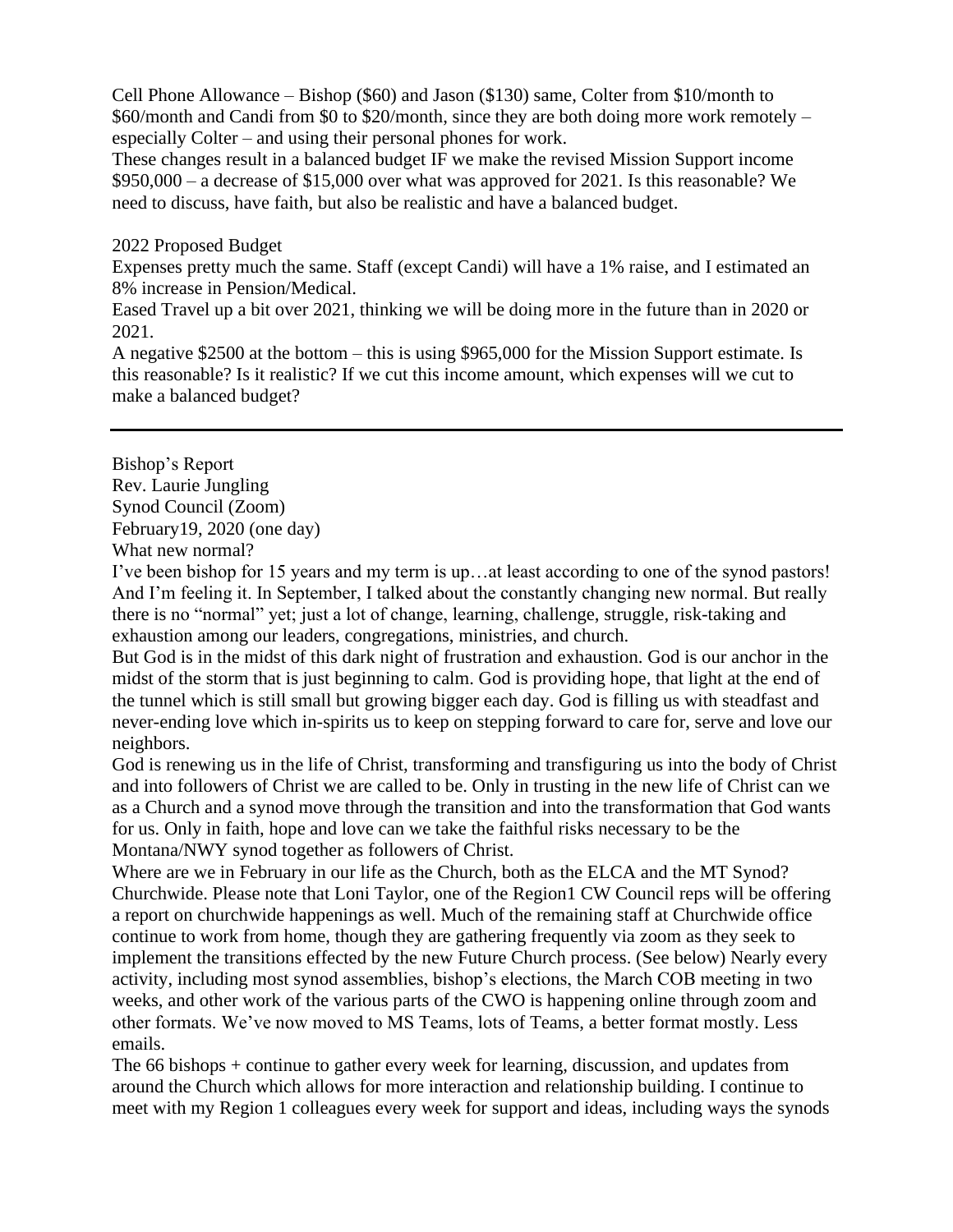can partner in doing work together. Already the bishops and synods are collaborating more instead of living in our own spaces.

Things that have happened or are happening at the CW level:

1. Future Church strategy: the "paradigm-shifting" process is underway at the churchwide level. Staffing changes have been made, though the number of cuts were not as extensive as originally thought. Still, some were informed in November that they would be losing their jobs in February and given a good 6 month transition package. Not only were there cuts but the Churchwide office structure has been redesigned to function more efficiently and with fewer silos. A change in culture is being attempted in how the Churchwide expression of the ELCA functions in relation to the other expressions, synod and congregation, with the hopes that there will be leveling of engagement and a new openness to innovation. Time will tell what will emerge from these transitions. One thing that did not change is the DEM position which will stay in place at least through 2022 and probably longer. Conversations will continue about whether the DEM will stand under the synod or Churchwide umbrella. But the DEM will stay with us for the next few years.

2. The new First Call process I mentioned in September has been constructed and took effect Feb. 1. While we are still learning and experimenting, it looks and feels like a better process than what existed before. It does require more investment by the bishops and A2B's with the candidates coming through the synod's candidacy process but this allows deeper relationships to be formed.

3. The ELCA Church council has taken on the responsibility, through its committee on appeals, to update the Definitions and Guidelines for Discipline for Rostered Leaders, Congregations and Members. As you may have heard, Visions and Expectations went away last March and is no longer being used to discipline misbehaving pastors (it never should have been used that way in the first place.) Definitions and Guidelines has existed from near the beginning of the ELCA but rarely known or used. Now it is being brought into the 21 st century with some serious upgrades. The final product will be voted on by the Churchwide Council hopefully sometime this Spring. It will be used to guide the behavior of not only rostered pastors and deacons but also LPAs, congregations and members of congregations when the need for discipline arrives.

The Synod: we continue to respond to the needs of the congregations, ministries, and leaders (pastors, deacons, LPA's directors of ministries, etc.) with the desire to empower and encourage their thriving and vitality. Exhaustion and frustration, both from doing ministry during the pandemic and engaging their congregations in the midst of the strife surrounding the election and post-election, is real among our leaders and they are anxious and depressed, particularly as they deal with individuals causing dissension in the congregation. Still the fights over masks, fellowship, and worship continue!

Congregations and pastors are struggling to discern their direction, wondering what it means to be Church and pastoral leaders during this time of "vaccinated ministry" as vaccines are in that "already, not yet" stage. Although our LPAs continue to serve as pulpit supply and support for congregations without pastors, they too are feeling the stress in their own congregations and others they serve.

As we move into a more stable place through vaccinations (hopefully), I have concerns about our pastoral leaders and how they will weather the transitions they face in the next couple of months and years. Some recognize the opportunities to explore the new, vital, and thriving ways of being church and will be our innovators and leaders. Others may burn out, experience caregiver crash, or need mental and emotional care which is hard to find in MT/WY. I wonder if the congregational transitions and requests for on leave from call will increase in the short-term; and there will be some who choose to leave the ministry altogether. This may create an even deeper shortage of pastors. The LPA program may become a more important resource in this synod and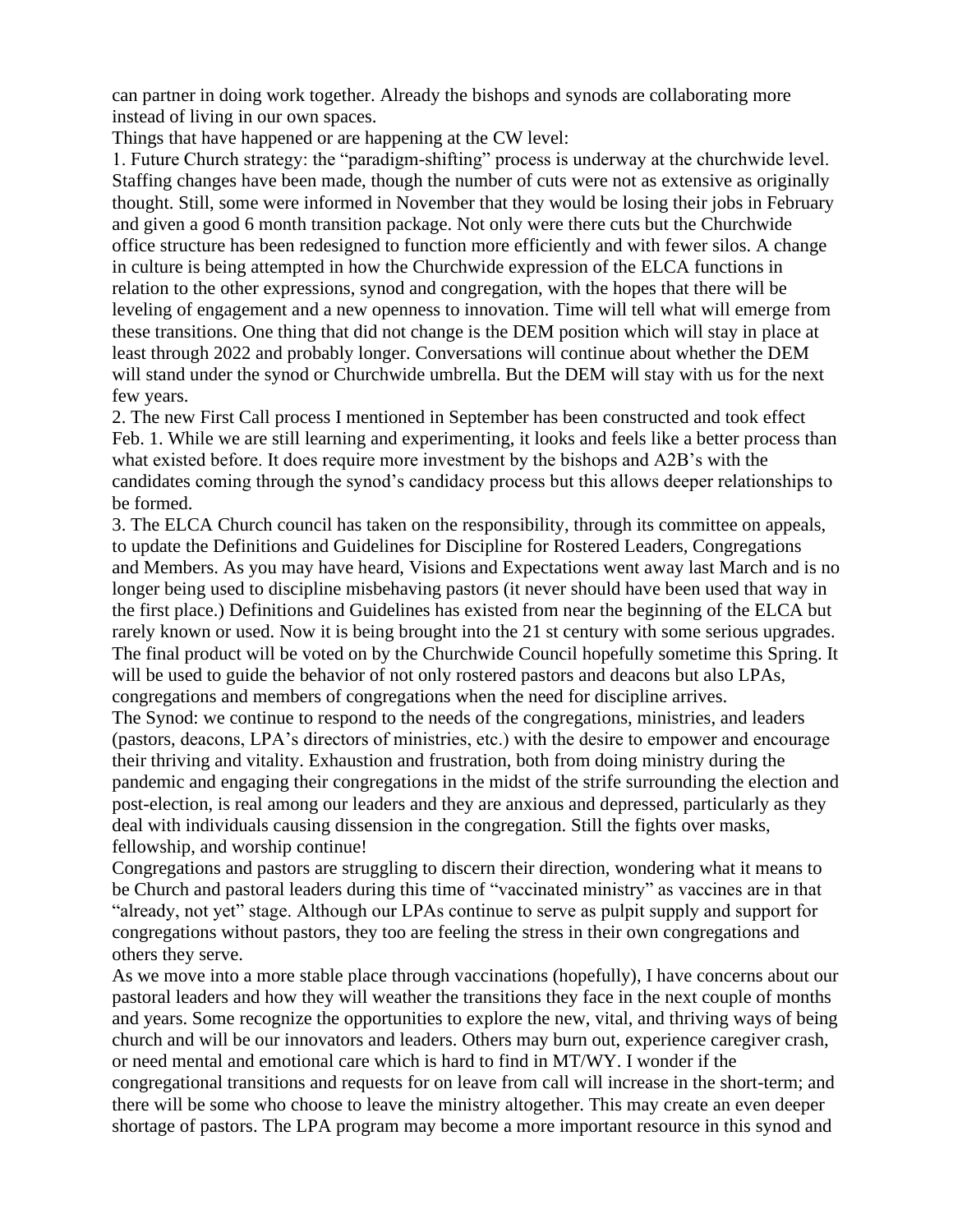so we are doing some rethinking about the training that program provides to better prepare our LPAs for the transitions ahead.

Ministries in the synod: The Bible Camps have found a way to make it work this year and people have stepped up to help financially through generous gifts. FLBC purchased a new piece of land adjacent to the camp which will protect the camp's interests. Both plan to go back to full-time programming this summer, though no doubt with some Covid protections in place. Campus ministries are also hanging in there, with student activities happening throughout the fall and into the winter. While Emmaus seems to be holding its own financially, MSU campus ministry suffered financially. Fortunately, the MT Synod Covid relief fund was able to assist them in making budget this year. I have not had an update recently on St. John's United but I do know that both SJU and Immanuel have played large roles in protecting their residents and community from the effects of Covid. Our Saviour's, Rocky Boy's: Pastor Tom Gehring arrived and was ordained and installed in November. Loni may speak to this as well.

Synod Office response: Regarding Covid-19, we've played it safe as the numbers of cases and deaths continued to rise. The office remains closed to the public since Candi is often in the office alone from 8:30-4:30 every weekday. Staff also worked primarily from home over the past months, trying to not to cross paths too much. Now that numbers are declining, we hope to meet in person on some Wednesdays for staff meeting. We get more accomplished when we're in the same room. Currently, we are limiting travel to necessary reasons only such as a congregation blow-up or ordinations. We're doing a lot of meeting with folks via email, phone and zoom. Fortunately, most of us were able to take vacation days in December and January which were much needed times away.

As we enter Lent, one year into the pandemic, here are some things we have done or are planning to do to help equip and support leaders and congregations during this time:

- Regular Deans zooms every other month at least. I'd like to find more ways to have cluster/dean system work for us during this time and beyond.
- Weekly Gather zoom with active clergy and LPA's. We stopped in January but hope to begin again in next week.
- Weekly Dwelling in the Word Zoom
- Providing a counseling resource list for pastors in various parts of the synod.
- Lots of pastoral counseling for our leaders.
- Bi-monthly synod council conversations
- Two Bishop's Convos 1 in Oct, 1 last week, equipping our leaders;
- Coaching, Leadership training/guidance and various other support opportunities
- Updated our synod communications: Weekly Announcements and Weekly News.
- Communications Team meeting every month: me, Colter, Lindean, Peggy, and Jenny
- New webpage working well
- Many, many zoom and phone calls with pastors, congregation leaders as they go through transitions or difficulties.
- Prep for synod assembly
- …and more

Me: I'm still videoing slowly a course for the LPA program about basic Lutheran theology. I have agreed to be on the next social statement task force focusing on Church, State and Civic Engagement: we have met twice already and will be busy for the next 5 years. Expect listening posts. I along with Jason and Peggy are attending via zoom the "Excellence in Leadership Academy" through the Rocky Mt Synod so that we can bring that knowledge to the Montana Synod. I continue to explore and implement my leadership gifts and skills which is a team-style,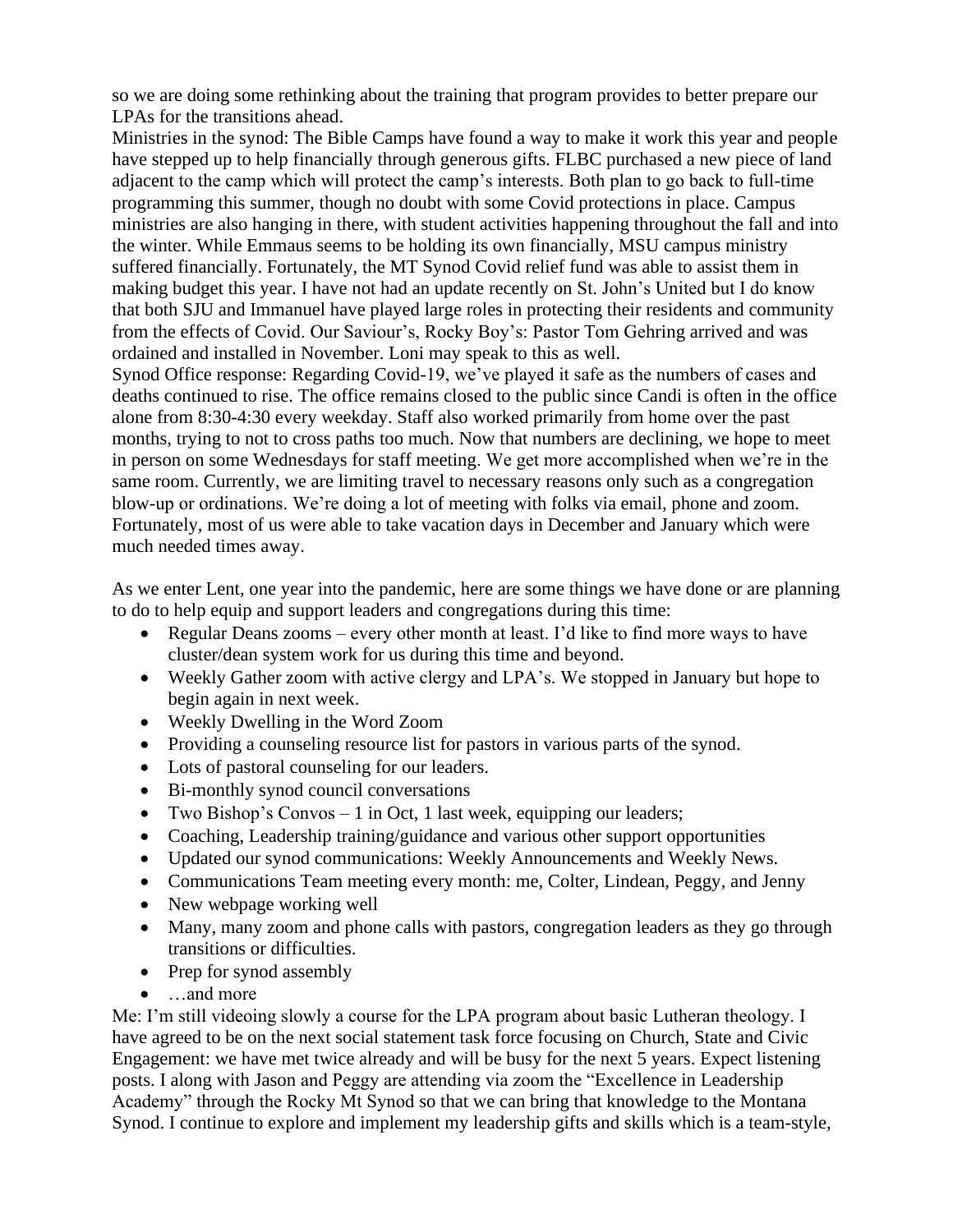collaborative approach that invites participation from others. Through this approach, I hope to discern new, old and various ways to fulfill our mission to equip folks for the ministry of the gospel in the synod. I had cataract surgery over the December holidays which has made my life a lot simpler – no contact lenses!

Finally, I continue to pray…a lot, for myself and for the pastoral leaders, congregations, and ministries of the synod. Contemplative prayer, mindfulness prayer, dwelling in the word prayer, sitting and doing nothing prayer. That return to our center, the God of love in Jesus Christ, is crucial for me and for all of us during these days of feeling exhausted and strained. Opening myself up to the life-renewing power of the Holy Spirit has been healing and has allowed me to step outside my own anxiety (on my good days) to be the best pastoral leader I can be for the synod. Getting my own coach is helping too.

Question for the future months and year: How will we as synod leadership continue to equip the pastoral leaders (rostered and lay) as well as congregations and ministries to do the work of Christ's gospel ministry in the synod and wider world?

Your Servant In Christ, Rev. Laurie Jungling, Bishop

February 2021 A2B Synod Council report Mobility/Transition Open Congregations Livingston, Wilsall American Lutheran—Using LPAs have PCUSA pastor option

Redeemer/Shields River—using LPAs

Fairview Ready to Interview. Also option with Episcopal Church in ND. Billings, First English Using Lay and retired pastors Shepherd Paperwork done. Waiting my reply. Possible combination Billings, Bethlehem Working with Council to determine future. Mark Morgenstern Vice. Hardin Mark Taylor temp. Circle voted to stay in ELCA working with Eric Rydbom and SAM Joliet Using LPA's Jayson Nicholson Vice Pastor Great Falls, Bethel Trina Johnson interim, Interviewing Glasgow, First Interviewing Absarokee, Immanuel Pastor left, working with Call Committee Bozeman, Hope Working with Call Committee **Transitions** Ken Carrothers called to Lutheran Church of the Good Shepherd, Billings Will Rima called to Harlem, Hogeland, Turner

# LPA

• Due to the Covid outbreak and the Governor's recommendations we cancelled all the in person retreats this spring. We offered an amended zoom schedule and additional assignments to give credit to those who needed this final pastoral care retreat to finish the program.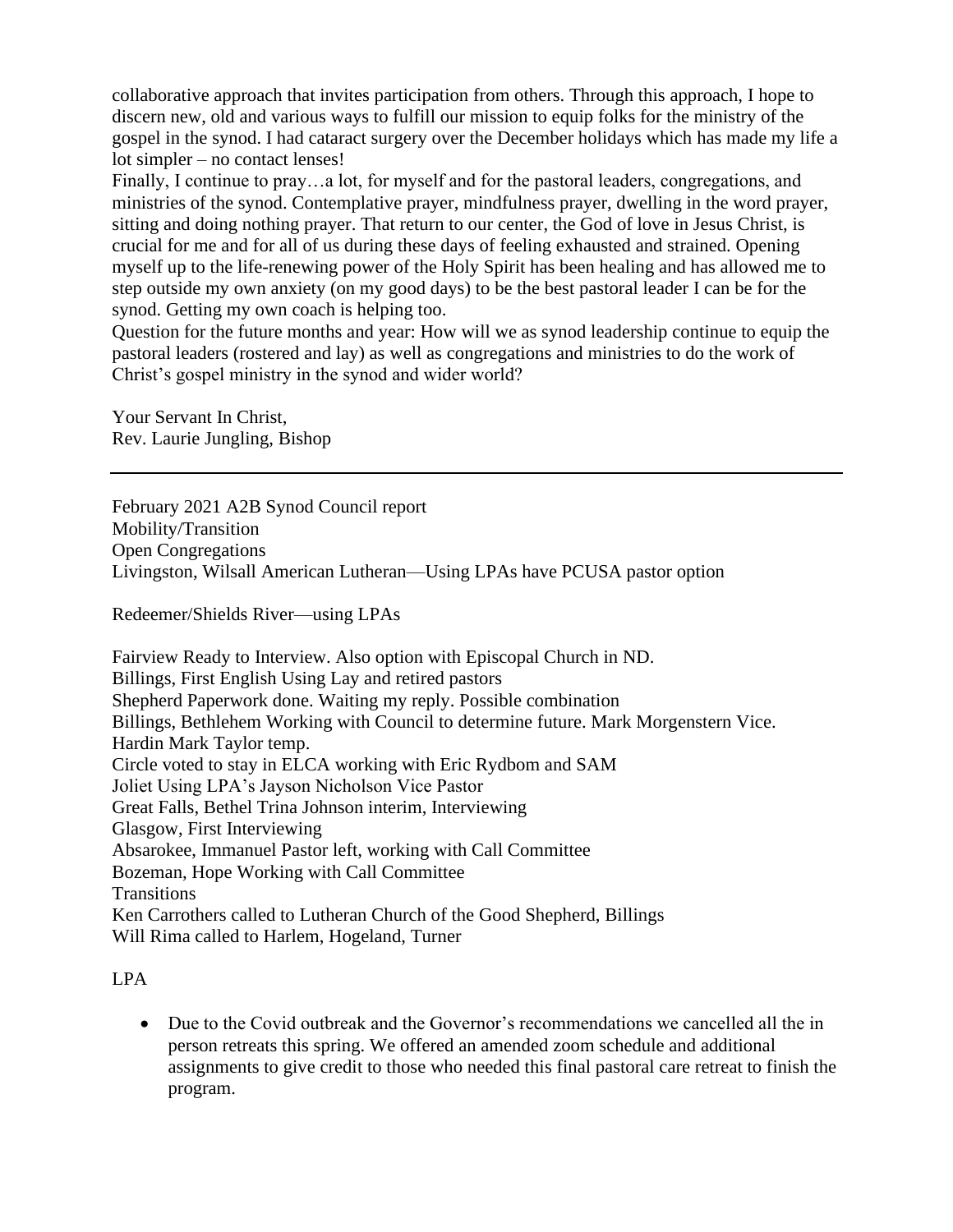- The worship and preaching retreats have been rescheduled for April over Zoom. Pastor Lynne Ogren will be leading the Worship Retreat and Pastor Kim Peterson the Preaching retreat.
- Completely redoing the LPA program in this time of transition. We are creating new resources locally for the education piece and will include all of the materials in the cost of the program.
- Will be ready to go in the Spring.

# Youth

• Synod-wide youth event has been put on hold.

## Synod House

- Adjusting the heating vents as needed.
- Installed a security bar over the door on the shed to keep people out and the door closed. The wind blew it open last month.

#### Other Misc.

- Thank you for the opportunity to serve as the A2B and as a partner in the work of the church in this Synod.
- Working with Nominating Committee on securing nominees for the Synod and Churchwide Assemblies.

In Christ, Pastor Jason Asselstine

Director for Evangelical Mission: Report to the Montana Synod Council Feb. 19, 2021

Winston Churchill: "Never let a good crisis go to waste."

ELCA Purpose -- Future Church Design: Activate each of us that more people know the way of Jesus and discover community, justice and love."

2 Cor. 4:7: "For we have this treasure in clay jars, so that it may be made clear that this extraordinary power belongs to God and does not come from us."

Stewardship Task Force: see written report

Faithful Innovation Process:

The leadership team includes Pastor Andy Wendle, Pastor Anna Merritt, Pastor Kim Peterson and Dick Deschamps. On Nov. 15, three congregational guiding teams from Our Saviors, Great Falls, Zion, Lewistown and Faith, Hamilton gathered with their coaches and the leadership team via Zoom for a 3 ½ hour training on "Listening to God". Each congregational guiding team and their coaches have continued to meet monthly and have been working on how to listen to God and to their community.

The second training for this 1 st cohort of congregations will be on March  $21<sup>st</sup>$ , again via Zoom.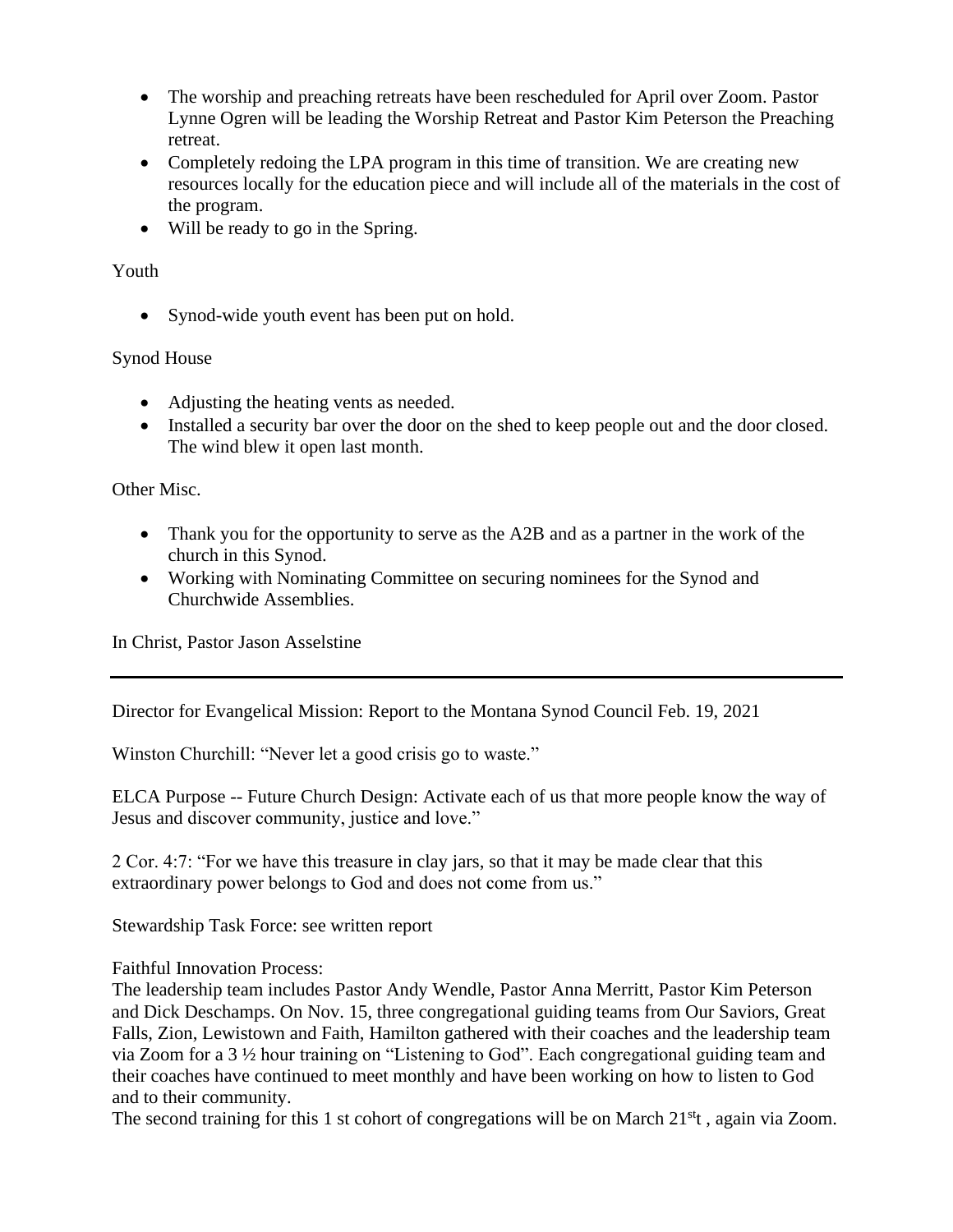The leadership team and I are now also recruiting for a 2nd cohort of congregations to enter the process. We plan now to begin the next cohort with the 1st training on April 25th. Please contact me if interested.

I anticipate that the Faithful Innovation process can be repeated at least twice a year and my hope is that in the next cohort, we may include up to six to ten congregations. I am thinking that a 3rd cohort of congregations could even begin in the late fall of 2021. (Though that may be overly optimistic.) Currently, I do not anticipate that we will try to meet in person, but will continue to meet via zoom for the trainings. One advantage of that is that no one is limited because of geographic distance.

#### Vitality Task Force:

Members of the Vitality Task Force include: Pastor Kim Peterson, Trinity, Choteau; Pastor Paul Anderson, Faith, Hamilton; Dick Deschamps, Synod VP, LPA, Hope, Bozeman; John Mundinger, LPA, St.John's, Helena, Pastor Brenda Frelsi, Zion, Glendive, Pastor Lynne Ogren, Zion, Lewistown, Rick Brown,LPA, Faith, Hamilton.

Now that the Faithful Innovation process is underway, this team will be making some adjustments to continue to shift and focus in some new ways. One possibility that I am wondering about is recommending that this group focus on "new ministry" possibilities, rather than work on vitality in established congregations. As the Future Direction process gets underway in the ELCA, one focus is on the purpose statement at the beginning of this report. It may be that the Vitality Task Force can embrace that.

#### Coaches in the Montana Synod:

I recommend that Marilyn Hall, of Immanuel Lutheran in Missoula be appointed as the Synod Coaching coordinator in the Montana Synod. Marilyn and her husband moved to Missoula about 18 months ago from the Seattle area. She had been in leadership in her congregation and her pastor recommended to me that we might connect. In conversation with her, she expressed interest in being trained as a coach and joined in the 1st training here in Montana is the fall of 2019. She went on and received level 2 training in two areas and joined in a Mentor coaching training also. She is pursuing even further credentials as a coach. She and Peter Erickson are both participating in a Synod coaching pilot project to help strengthen and lend an organized and strategic lens to coaching in Synods this year.

Currently there are 8 people who are trained as level 1 coaches. At least 3 more from the Synod will be trained in the spring. A few of these are involved in coaching 1st call pastors, a few are coaching other people and a few are involved in coaching congregational guiding teams in the Faithful Innovation process. Two of the leaders of ministries who receive churchwide funding are being coached by people outside the Synod. (I am paying for their coaching relationships from the DEM account.)

I see the value of coaching in the power of asking questions and allowing space for people to seek their own answers and solutions. We are in the process of creating a positive coaching culture here in the Montana Synod.

#### New Mission Starts:

Do you have any ideas about a new mission start here in the Montana Synod? As the ELCA moves into the Future Directions work, new ministries are important for us all to be wondering about. Where is God calling us in the Montana Synod to pray about a new ministry? Where is God nudging us to engage in conversations about new and renewing ministries? As we have learned many lessons in the past year, I pray and hope that we can all be open to wondering what new things God is doing in our midst?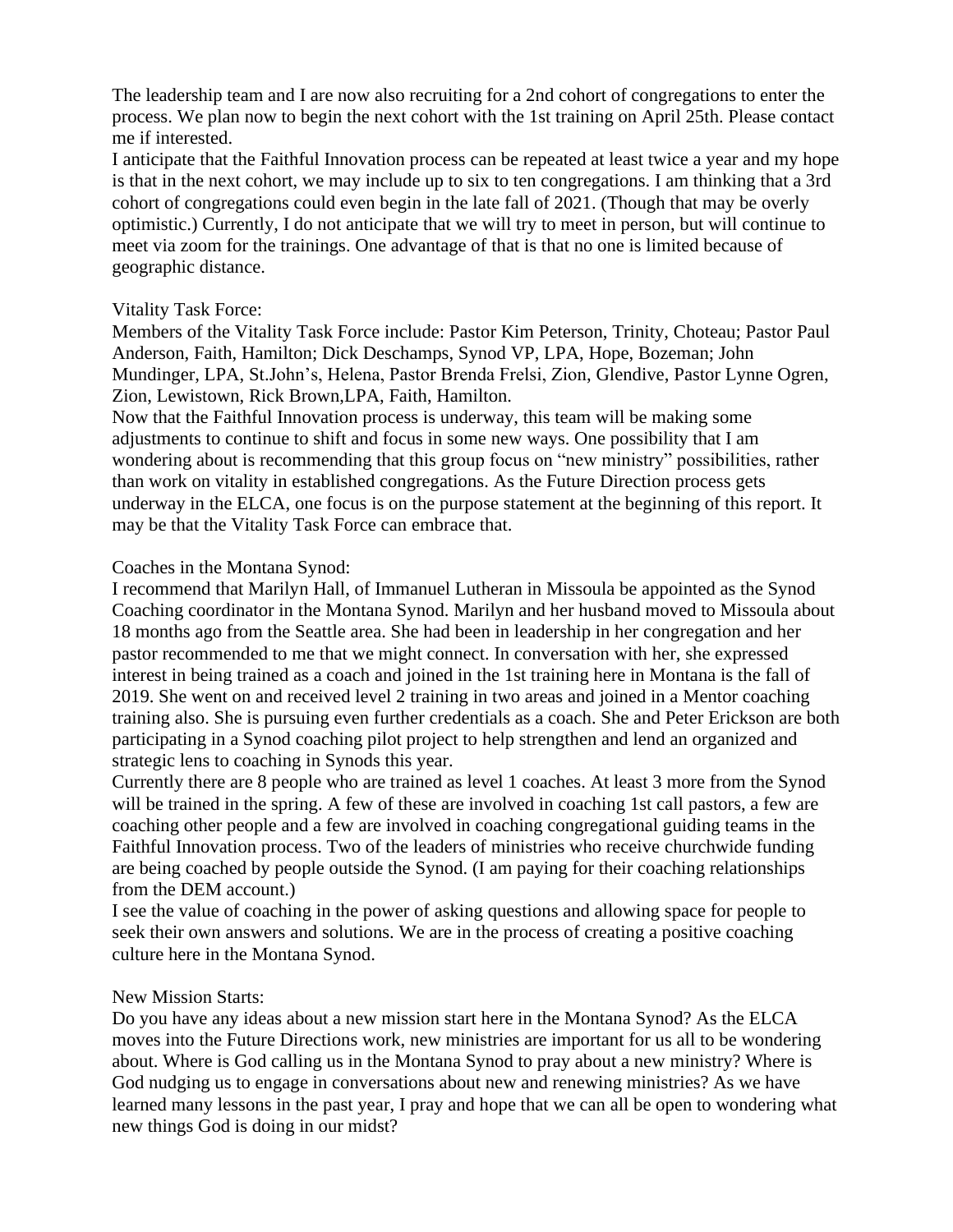Ministries that receive Synod and Churchwide Funding:

Freedom in Christ: Pastor Rob Nedbalek serves this ministry. He is making contact via a tablet that inmates have access to and through phone calls mostly. The FIC board is working to revise the Memorandum of Understanding with the staff in the prison and is working to clarify and strengthen theministry and functioning of the board.

Spirit of Life Ministry: Pastor Chris Holler-Dinsmore is working part-time doing what she can when she cannot go inside the Tribal Correctional Facility. The churchwide grant was reduced to \$6000 for 2021. I believe it is important for the Synod to support this ministry in that Chris is our link to ministry on the Fort Peck Reservation.

Rocky Boy – Our Saviour's Lutheran Church: Pastor Tom Gehring is challenged as a new pastor in this ministry to try to get to know people and to begin to engage the community in ministry. He is asking good questions and is anxious for people to be vaccinated so that ministry there may get underway.

Confluence Collective: Rebekah Cochrane and John Lund continue to be in conversation about what Confluence can mean in the Missoula community. At this point, the ministry is "on hold" until they can begin to meet regularly in person. They are not receiving any funding from the Montana Synod and receive just \$6,000 from churchwide this year. I hope that by the fall, they can reimagine the ministry there.

## ELCA Covid Grant Funds:

In the spring, the Synod Council designated that the Disaster Funds held be available for Covid 19 disaster relief for congregation. Money has been received from congregations, individuals and Endowment Committees and the fund has grown to currently have just under \$20,000. There have not been requests for money from that fund for a few months. As money was given generously, I wonder how and when money can and should be disbursed? It is interesting to note that the needs from congregations that we anticipated have not unfolded.

I continue to give thanks to God and to you all for the opportunity to serve God and the Synod as the DEM.

Peggy Paugh Leuzinger Director for Evangelical Mission, Montana Synod

Vice President Report Montana Synod Council February 19, 2021

I am finding that it is difficult to write a report to people who watch most of what I do within the organization, but it is good to reflect on our ministry since that last time we met. Actually, that is not quite right since we have had two additional council meetings since our last regular meeting in September. I want to sincerely thank you for the extra time and effort you have given to the synod organization. The COVID pandemic has found most of all of us doing things differently than we would have ever thought of doing a year ago. Taking this additional time to brainstorm and plot a future path for the synod/council has, I think, been more productive, than trying to accomplish that type of activity during a regular meeting. I do look forward to the time we can once again meet in person. Ginger keeps asking me when she will get to come to the next meeting to see you all again. I think a big plus is that we have discovered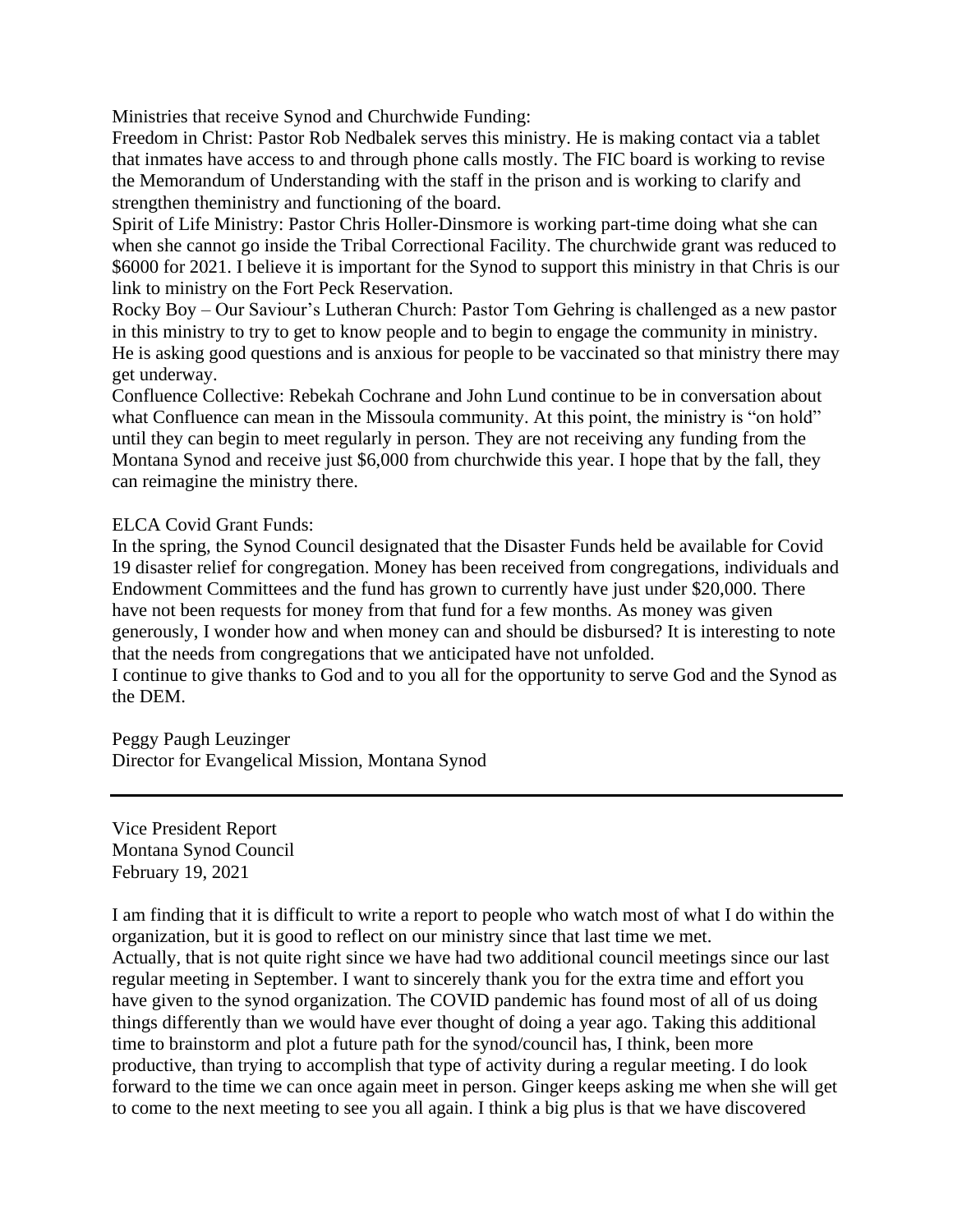new ways to do business, that will keep us at home and productive during times we really do want to stay home.

I am really excited by the direction all three of the task forces who will be reporting at this council meeting. For the two task forces put in place by the assembly resolutions, there is important work being done that speaks directly to the spirit of Creation Care and Racial Justice. The Stewardship Task Force is on track to not only be a resource for the synod, but also for all congregations making up the synod.

I am also moved by the way we are working to involve congregations in all that we do. That is not to say we haven't involved individual congregations in the past, but there seems to be this movement to involve congregations in a collective way so that we eventually become the "synod together", maintaining individuality, but at the same time recognizing the power and grace of community. Not only do I think this is important for congregational health and vitality, but it may be what ensures our survival as a church.

We are moving towards our first virtual or digital assembly. Again, this may not be the way we wish to do this, but we are blessed to have the tools and expertise to be able to have the assembly. As you will hear today and, more than likely at our April meeting, it will take the help of the entire council to pull this off. We all will have a job. I want to thank you for this additional effort, in advance. I am confident, that in the end, we will have a successful assembly, as well as the knowledge of how to hold a large meeting in a virtual format.

The Executive committee met on February 16, 2021 in preparation for this meeting. Agenda items, most ofwhich will be discussed further at Synod council, included:

- 2020, 2019, 2022 budget discussion including recommendations to full council.
- Updates on Freedom in Christ Prison Ministry, Spirit of Life, and Our Savior's LC at Rocky Boy.
- Review of draft assembly agenda and other assembly issues

Peace to you.

Respectively Submitted, Dick Deschamps Synod vice President

February 19, 2021 Director of Communication and Technology – Colter McCarty

A year of scrambling for tech upgrades and streaming software, training, and consultation, I'm now focusing on getting our Synod Assembly ready to go.

I'm currently in the process of designing a streaming setup for the assembly, prepping our voting system, and will be talking to several local suppliers to check prices and availability of specific hardware.

I am also working through how to train everyone as painlessly as possible by researching every aspect of what we'll be using in order to reduce potential confusion.

I'm also happily plugging away at my day-to-day responsibilities, including the split of our news into two distinct mailings, hosting meetings, tech consultation, registrations and reports.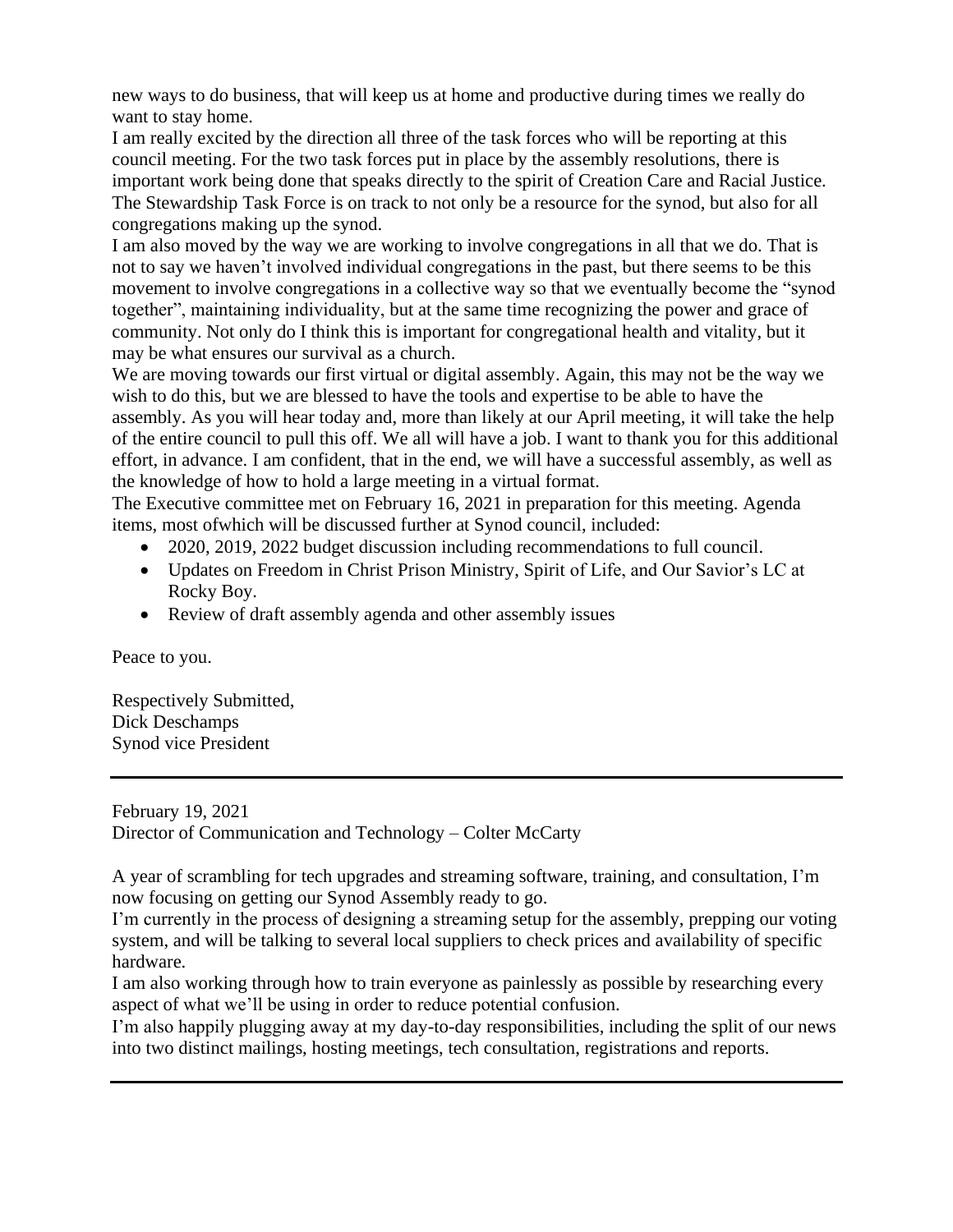Report to the Montana Synod Council for Feb. 19, 2021 Montana Synod Stewardship Task Force

Throughout 2020 and into 2021, the Stewardship Task Force has been working to draft a yearround Stewardship plan for the Synod, including regular communication to congregations from Bishop Jungling, Synod Officers and me (DEM Peggy Paugh Leuzinger) through short videos, letters and articles to "ask, tell and thank" congregations for their generosity. There is an intentional emphasis to communicate most directly with the top 40 giving congregations who provide about 80% of mission support to the Synod. For the seasons of Advent and Christmas, I compiled a devotion written by pastors in the Synod that was made available through the website and social media so that it could be made available to congregations. An Easter season devotion is in the works now.

Thanks to Dennis Trotter for his help and kind assistance as the Stewardship Task Force has embraced a more intentional and strategic plan to address Stewardship on behalf of and for the Montana Synod and the congregations. This plan is "a work in process", but with Dennis' assistance, we are crafting a plan to work toward, which can also be tweaked as needed in the months and coming years.

The Stewardship Task Force made up of Treasurer Sue Ost, Barb Arensmeyer, Choteau, Pastor Phil Wold, Pastor Tim Tostengard, Pastor Scott Thompson and Pastor Lindean Barnett-Christenson (and Dennis Trotter, Synod Stewardship Consultant) meets on a monthly basis. I am grateful for their input and work as we as a Synod work to provide stewardship education and support for leaders and congregations.

Pastor Peggy Paugh Leuzinger, Director for Evangelical Mission Montana Synod

Fed by Ravens

Congregational Stewardship Proposal for the Montana Synod

Dennis Trotter February 2, 2021

Over the past six months, working with the Montana Synod ELCA, we have attempted to create strategies and communications to increase Mission Support funding. Despite the impact of Covid-19 on church attendance, offering and giving, through focused changes to Mission Support strategies and communications, the Montana Synod ELCA positioned itself to weather the economic storm created by the world-wide pandemic. Through judicious financial planning, which included decreased expenditures and participation in the Paycheck Protection Program (PPP), the Montana Synod is prepared to move to the next phase of addressing Mission Support. Despite this time of incredible challenge, there is much to be praised and much opportunity.

2

As we worked to develop activities and initiatives to address the trends of decreasing funding and support as well as the economic impacts of Covid-19, it became apparent that making changes that would impact long-term congregational giving to Mission Support funding cannot happen without engaging pastors and congregational leaders in discussions and teachings related to stewardship. Stewardship must be reclaimed by the church and move beyond being viewed as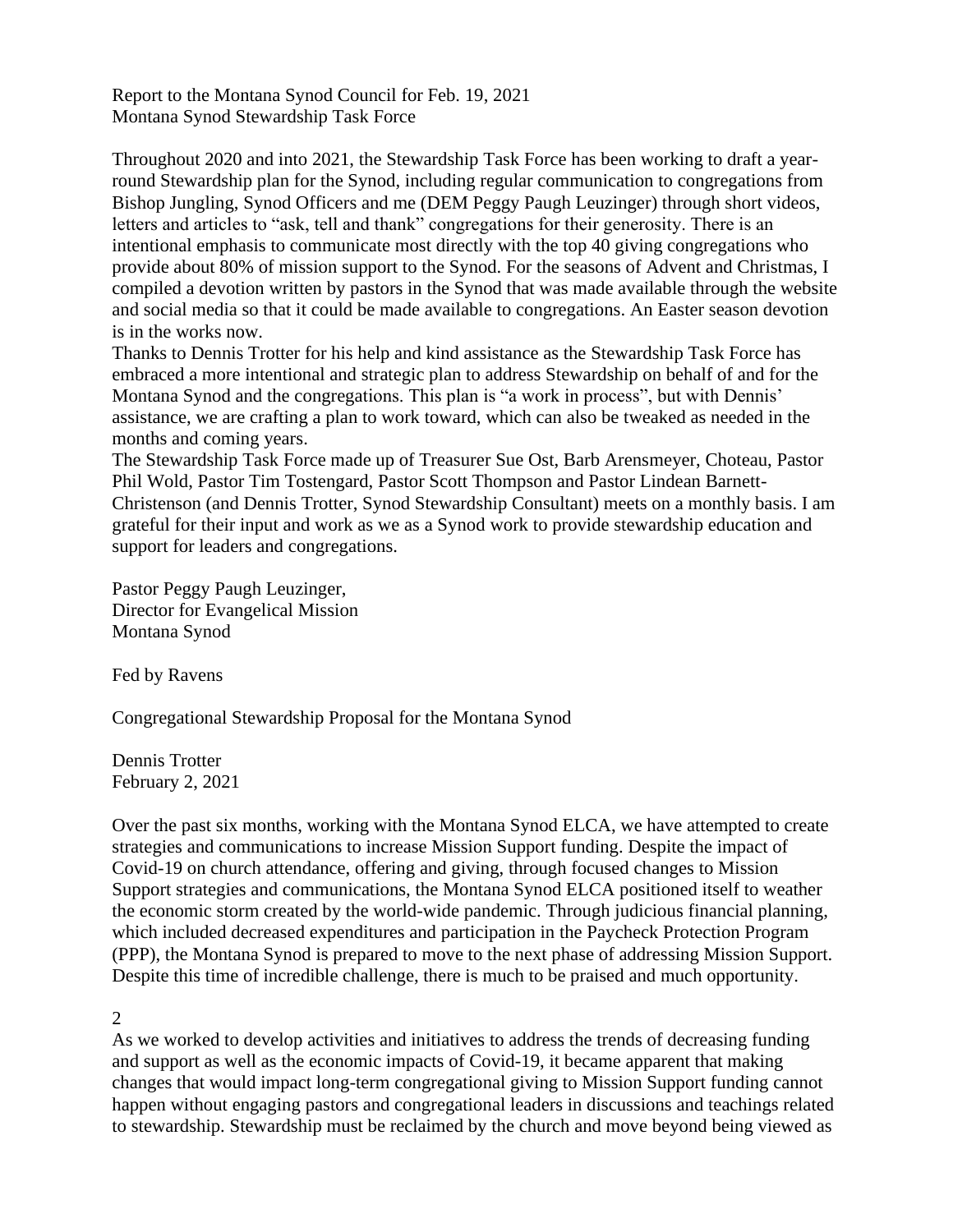a packaged "program" that provides a better way of asking for money. As a member of the Stewardship Task Force stated, "No one likes to be programmed." Instead, a plan is necessary to help change and liberate hearts and minds regarding our relationship to money and to develop a biblical perspective on finances through the lens of stewardship, discipleship and generosity. What I propose for consideration is for 3 to 5 churches to work in collaboration with the Montana Synod to pilot the Fed by Ravens project. These churches, pastors and congregational leaders will engage in a partnership to restructure stewardship and giving for their churches and the ELCA. During the next six months, we will engage biblical teachings and financial management principles to explore our relationship with personal finance and seek to develop new narratives to remove the stigma and misunderstanding associated with stewardship and congregational giving. Using 1 Kings 17 as a foundational text and exploring  $God'$ ; provision for

Elijah, and others, through scripture, the purpose of Fed by Ravens will seek to reestablish our relationship of reliance and trust in God and give back for God's use that given to us.

To be clear, Fed by Ravens is not a prepackaged program with schedules, charts, graphs, tables, posters, letters, and communications to be implemented as part of a stewardship campaign. Instead, Fed by Ravens is a journey of exploration in which participation and engagement drive discovery and create opportunities. There will be a structure to guide the process and an expectation that professional knowledge and practical experience in financial management, stewardship, fundraising, marketing, and communications will contribute to and shape the plan. Still, the particular manner in which stewardship is implemented will be unique to the congregation participating in the process.

Fed by Ravens Implementation Schedule 2021 March

1. The identification of 3 to 5 Congregations and Pastors willing to participate.

- 2. Conduct Zoom meeting with Pastors to explain the process and schedule.
- 3. The identification of at least 2 Congregational Leaders from each congregation. April
- 1. Session 1: Zoom Meeting
- a. Text Study: 1 Kings 17
- b. Presentation: American Christian Giving Research
- 2. Session 2: Zoom Meeting
- a. Presentation: Congregational Stewardship: Background, History, and Culture
- b. Presentation: Money and Us

#### 3

# May

- 1. Session 3: Zoom Meeting
- a. Presentation: Money and Society
- b. Presentation: Money and God
- 2. Session 4: Zoom Meeting
- a. Discussion of Congregational Budget
- b. Development of Congregational Stewardship Plan

#### June

- 1. Session 5: Zoom Meeting
- a. Further Discussion of Congregational Stewardship Plan
- b. Prepare for Implementation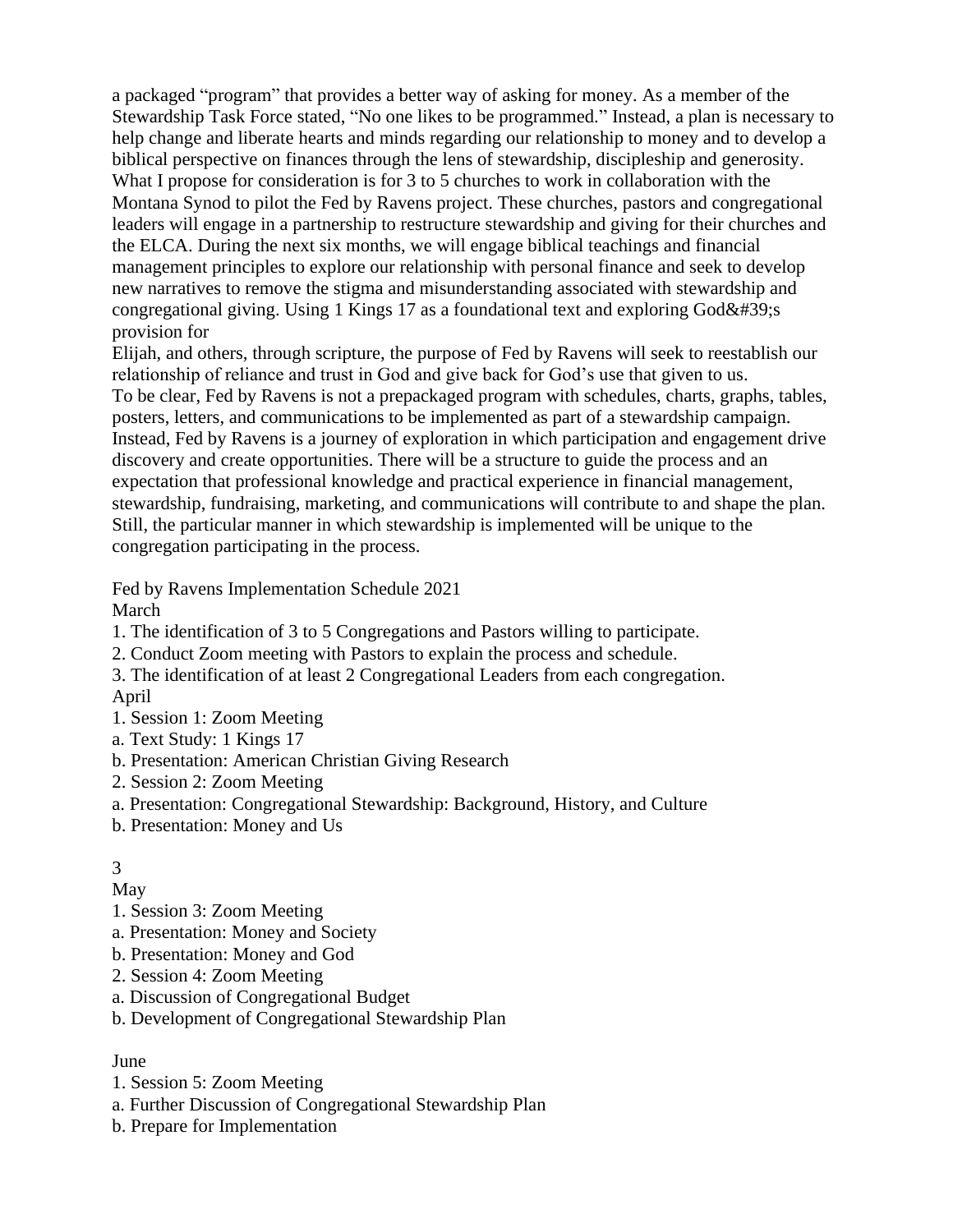#### July

- 1. Fed by Ravens: Launch of Stewardship Plan to Congregation
- 2. Zoom Meeting: Invitation for Congregational Participation
- 3. First Fed by Ravens presentation to Congregation

August and September

1. Further implementation of Fed by Ravens

Fall 2021

- 1. Roll out of Fed by Ravens to an additional 10 to 12 congregations
- 2. Implementation through 2021 Fiscal Year

The Council of the Montana Synod of the ELCA Resolution to Hold the 2021 Synod Assembly by Virtual Means

We, the undersigned, being all the council members of this synod, consent and agree that the following corporate resolution was made on a live virtual meeting where we all had the opportunity to see and be seen and to hear and be heard on February , 2021, at am/pm.

Whereas; it is stated in the constitution of the Montana Synod †S7.01. This synod shall have a Synod Assembly, which shall be its highest legislative authority. The powers of the Synod Assembly are limited only by the provisions in the Articles of Incorporation, this constitution and bylaws, the assembly's own resolutions, and the constitutions and bylaws of the Evangelical Lutheran Church in America; and

Whereas; it is stated in the constitution of the Montana Synod †S7.11. A regular meeting of the Synod Assembly shall be held at least triennially; and

Whereas; it is stated in the constitution of the Montana Synod S7.11.11. The Synod Assembly shall meet annually at a time and place set by the Synod Council in consultation with the bishop; and

Whereas; the affects of the 2020 COVID-19 pandemic are still present in Montana and it would be imprudent to risk the health of the participants at an in-person assembly in June 0f 2021; and Whereas; there is no guarantee that the public health conditions would be significantly improved by the scheduled time of the assembly (June 2021); and

Whereas; it is stated in the constitution of the Montana Synod S7.13.01. Notice of a regular meeting of the Synod Assembly shall be given to the president of each congregation of the synod and each ordained minister at least 60 days prior to the meeting.

Whereas; the synod staff and council needs significant time to prepare for an assembly held by virtual means; and

Whereas; the synod council voted at a special council meeting help on December 3, 2020, to hold the 2021 Synod Assembly by virtual means.